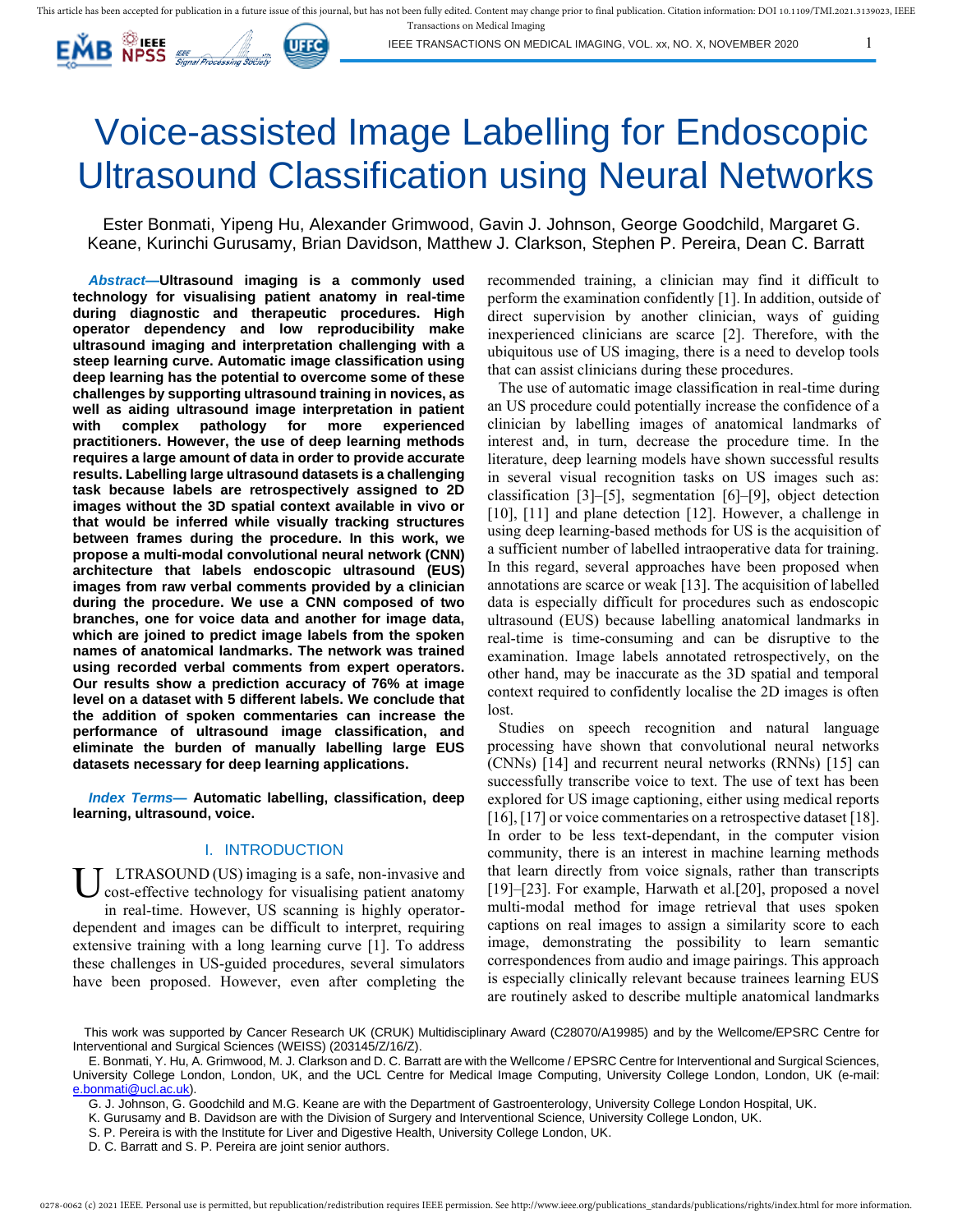2 IEEE TRANSACTIONS ON MEDICAL IMAGING, VOL. xx, NO. x, 2020

in US images during scans, while experienced clinicians also routinely explain the content of 2D images to trainees. Therefore, verbally describing US images during a procedure is a relatively simple and natural task for clinicians, whereas producing labels from these descriptions eliminates the greater challenge of reviewing long video sequences and identifying anatomical landmarks *a posteriori*. In ultrasound, Jianbo et al. [24] proposed a cross-modal contrastive learning to model the correspondence between video and voice. It is shown that this self-supervised approach can be used to extract meaningful representations and improve the performance of two sub-tasks in fetal ultrasound: standard plane detection and eye-gaze prediction

To the best of our knowledge, the use of live voice commentaries for EUS identification of anatomical landmarks has not been investigated before. The aims of this work were to develop and evaluate a multi-modal neural network that learns simultaneously from US images and clinician voice commentaries given during EUS examinations, and to investigate the potential of using voice commentaries to label US images, thus reducing the burden of manual labelling. We demonstrate that real-time noisy intraoperative voice commentaries can provide an easy way to obtain US labels, even when using a small dataset.

# II. METHODS

#### *A. Network Architecture*

To solve the labelling task, we propose to use a multi-modal approach to classify US images. Our network consists of two

independent branches (one for image and one for voice) and a joint function (see [Fig. 1\)](#page-1-0). Each branch comprises one CNN with randomly initialised weights. The image branch takes a stack of consecutive US images as input, and the voice branch takes a voice signal converted to a spectrogram. The two branches are merged using the dot product. In all convolutions, we use a kernel size of 3 and a stride of 2 during max pooling. The problem is formalised as follows. Let  $V$  denote the voice input space,  $U$  the US image input space and  $S$  the set of possible image labels, we train the network with a training set  $T = \{ (v_n, u_n, s_n) \}_{n=1}^N$ , where  $v_n \in V$ ,  $u_n \in U$ ,  $s_n \in S$  and  $N$  the number of training samples. The model learns the mapping  $f : (V, U) \rightarrow S$ . In the following sections, details of the two branches and the joint function are given.

## *1) Voice Branch*

The voice branch transforms the features from the voice input space  $V$  into a latent space  $P$ . The input of this branch is a spectrogram generated from a 1 second audio sample taken at the time a landmark was mentioned by the clinician and synchronised with the image branch. Details on the data acquisition are given in Section [III.A.](#page-2-0) This branch comprises six 1D convolutions in total, each followed by a batch normalisation and a ReLu activation.

#### *2) Image Branch*

The image branch transforms the features from the image input space  $U$  into a latent space  $Q$ . This branch is based on the



<span id="page-1-0"></span>Fig. 1. Overview of the proposed network architecture, comprising two branches: image branch (orange area) and voice branch (green area). The voice branch  $(P^T)$  is joined with the image branch (*Q*) using the matrix product as a joint function (dot product) to obtain *C*. The image branch employs 2D convolutions (Conv2D) followed by a batch normalization (BatchNorm) and a ReLu activation (Relu), with 2D max pooling (MaxPool2D). The voice branch employs 1D convolutions (conv1D) followed by a batch normalization and a ReLu activation, with 1D max pooling (MaxPool1D). Global average pooling is denoted as GAP. The output of the network is a vector with the probabilities for each class (*S*). Ablation studies in which only one branch is used are shown with dotted arrows.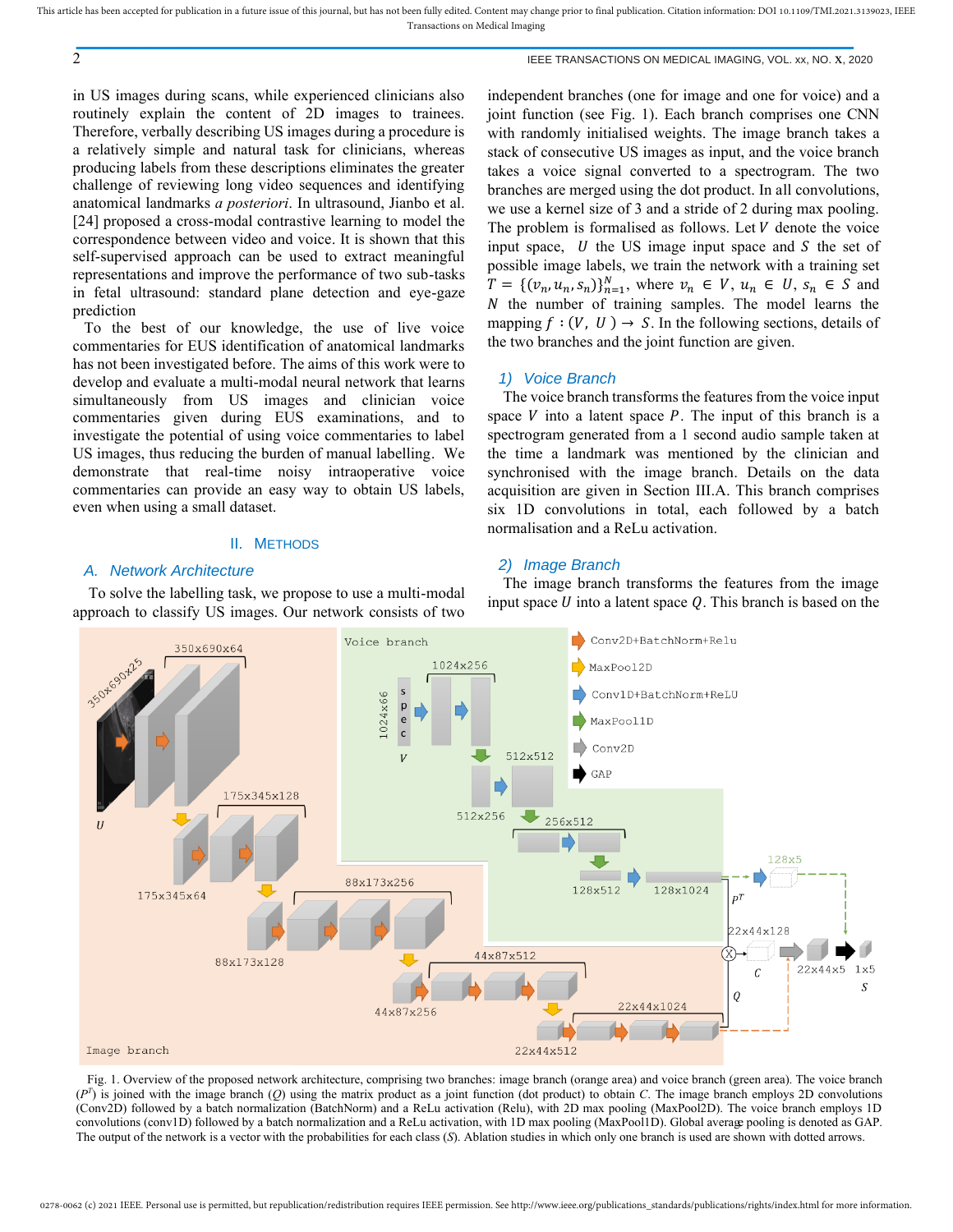VGG16 network [25], a well-established architecture widely used for image-based processing in multi-branch models [19], [21]. The input of this branch is a collection of 25 US images, which corresponds to 1 second of imaging data, synchronised in time with the input of the voice branch (details described in Section [III.A\)](#page-2-0). The image branch model comprises 13 2D convolutions in total, but unlike VGG16, each convolution is followed by a batch normalization [26] and with no fully connected layer to keep the spatiotemporal coordinates of the feature map before joining with the voice branch.

#### *3) Joint Function and Decoder*

The voice and image latent features  $P$  and  $Q$  are combined to predict the class labels S. The matrix product of  $Q$  and  $P<sup>T</sup>$  is used as a joint function, as it is a simple parameter-free operator that allows to capture the multivariate correlation between the two high-dimensional features, and is defined as:

$$
C = QPT
$$
  

$$
C_{i,j,k} = \sum_{r=1}^{R} Q_{i,j,r} \times P_{r,k}^{T}
$$
 (1)

Where C is the combined map,  $i, j, k$  and  $r$  denote the spatiotemporal coordinates of the feature maps, and R is the number of channels ( $R=1024$ ).  $C$  represents the spatiotemporal relationship between the image and voice branches, and is followed by a 2D convolution and a global average pooling (GAP) to obtain the activations for each label. GAP was chosen instead of a fully-connected layer to reduce the number of parameters and avoid overfitting. As loss function, we use a standard weighted categorical cross-entropy loss on the softmax activations. The loss function is defined as:

$$
\mathcal{L} = -\frac{1}{N} \sum_{k=1}^{K} \sum_{n=1}^{N} w_k \times s_n^k \times \log(f_\theta(v_n, u_n)_k),
$$
\n(2)

Where  $N$  is the number of training samples,  $K$  the number of labels (classes),  $w_k$  the weight for class  $k$ ,  $s_n^k$  the target label for the training example *n* for class *k* and  $f_{\theta}$  is the trained model with weights  $\theta$ .

## *B. Network Evaluation and Metrics*

To evaluate the performance of the network, a leave-onepatient-out cross-validation strategy was employed where one patient was omitted from the training dataset and the network was trained and then tested on the omitted patient. A single vector combining the predicted labels for each fold is used to evaluate the performance of the models.

We calculate the true positives  $(TP_i)$ , the false positives  $(FP_i)$ and false negatives  $(FN_i)$  for each class, where *i* indicates the class. We report the subset accuracy  $\left(\frac{\sum_{i=1}^{n} TP_i}{n}\right)$  $\binom{n^{1}+1}{m}$ , which corresponds to the total number of correct predictions among all predictions, the averaged precision  $(\frac{1}{n})$  ∑  $(TP_i+FP_i)$  $\frac{TP_i}{(TP_i+FP_i)}$ , recall

 $\left(\frac{1}{\cdot}\right)$  $rac{1}{n} \sum_{i=1}^{n} \frac{TP_i}{(TP_i + F_i)}$  $(TP_i+FN_i)$  $\frac{r}{i} = 1 \frac{TP_i}{(TP_i + FN_i)}$  and F1-score  $\left(\frac{1}{n}\right)$  $\frac{1}{n} \sum_{i=1}^{n} \frac{2*recall_i*precision_i}{recall_i+precision_i}$ recall<sub>i</sub>+precision<sub>i</sub>  $\frac{1}{i} = 1 \frac{2*recall_i*precision_i}{recall+precision_i},$ where  $m$  is the number of samples and  $n$  the number of labels (in our study,  $m = 143$  and  $n = 5$ ). In addition to these metrics, we also report the confusion matrix normalised by the ground truth class.

To further investigate the accuracy uncertainty due to intraobserver variability, we performed a bootstrap sampling analysis, with 100 subsets of 10 patients each, and we report the mean and standard deviation of the accuracies obtained. The accuracy can be used as an indication of how many images would need to be manually corrected after the labelling. Note that the clinical impact of this work compared to a manual approach would need further investigation in a future largescale study, and may vary between applications.

#### III. EXPERIMENTS

# <span id="page-2-0"></span>*A. Data*

EUS images and verbal comments from a clinician were acquired from 12 patients who underwent an EUS-guided examination to identify abnormalities in the pancreas at University College London Hospital (UCLH). Each procedure took between 11 and 29 minutes. The clinician was asked to comment on anatomical landmarks visible in the EUS field of view during the examination, following standards used when training a junior clinician and without disrupting routine clinical workflow. Anatomical landmarks varied considerably between patients and multiple landmarks were often present in the field of view. Where multiple landmarks were visible, the clinician mentioned only one – typically the landmark most relevant to the examination. We selected the 5 anatomical landmarks that had been identified in at least 7 different exams, namely: the pancreas, the portal vein, the pancreatic duct, the portal venous confluence (PVC), and the bile duct. A summary of the number of available labels for each patient and the study totals are shown in Table I. Each sample is a pair of 1 second of voice data and 25 consecutive US frames. Acquisition details are described in the next subsections.

#### *1) Acquisition of US Images*

US data were acquired from a Hitachi Preirus EUS console and a Pentax EG-3270UK (slim) or EG-3870UTK standard US video endoscopes, both linear and with a 7.5 MHz probe. Frames were recorded with a resolution of 720×480 pixels at an acquisition rate of 25 frames per second with a Elgato Video Capture card (Corsair GmbH, Germany). The images were cropped to 690×350 pixels for normalisation and to remove unnecessary background information such as time, data, gain, etc. The pixel size ranged from 0.09 to 0.21 mm on the *x*-axis and from 0.21 to 0.19 mm on the *y*-axis.

#### *2) Acquisition of Voice Commentaries*

At the same time as the US images were acquired, voice commentaries of a single gastroenterologist and/or registrar were recorded using an EVIDA digital voice recorder (EVIDA, China) with a sample rate of 48,000 Hz. Across all 12 patients, a total of 4 different clinicians were recorded (ranging from experienced consultant gastroenterologists to specialist registrars undergoing training).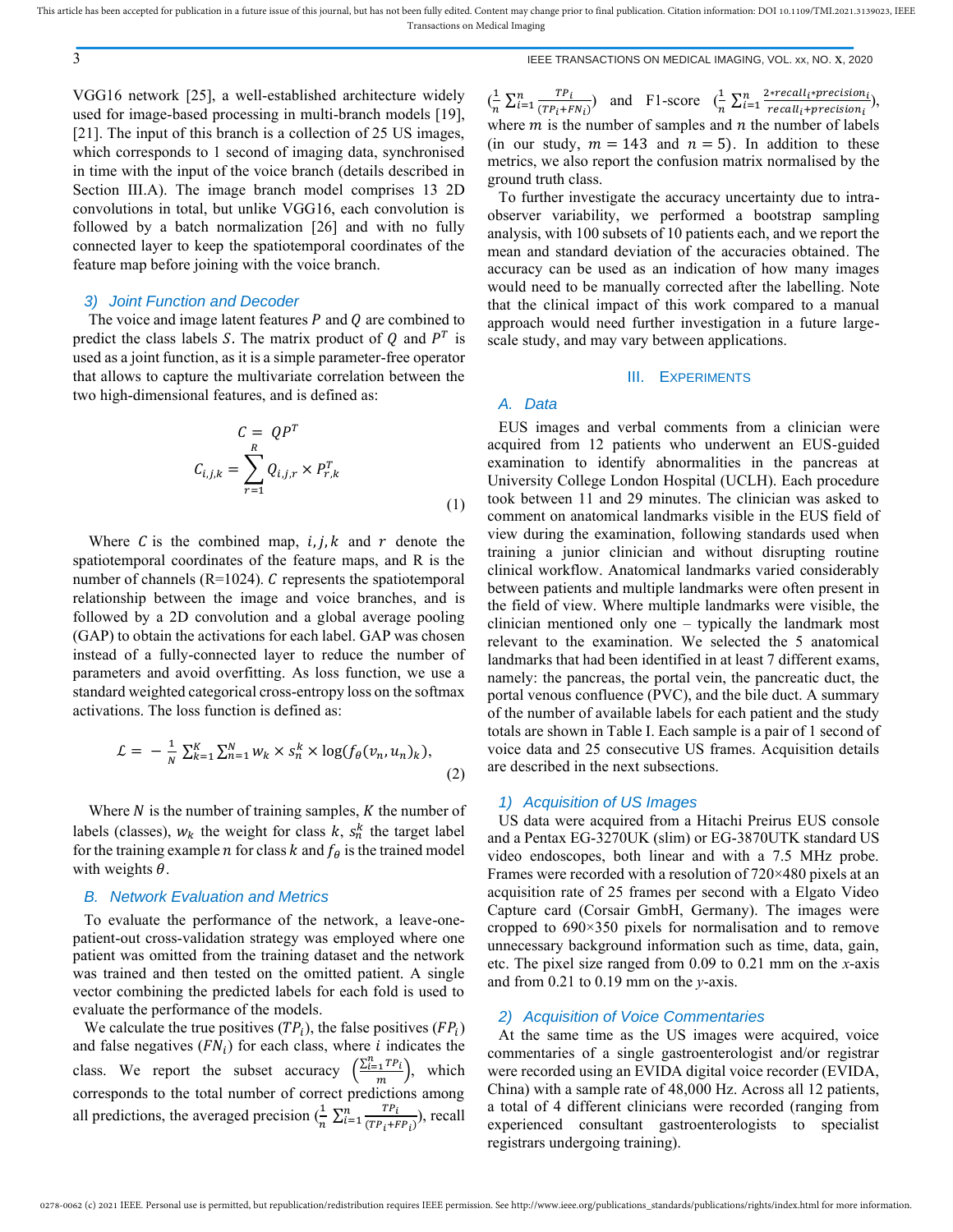## 4 IEEE TRANSACTIONS ON MEDICAL IMAGING, VOL. xx, NO. x, 2020

## *3) Voice and US Data Synchronization and Processing*

Imaging data and voice data were synchronised using a reference timestamp. The audio samples where a clinician mentioned a label were manually identified and collated with the corresponding synchronised images. A total of 143 pairs of

#### <span id="page-3-0"></span>TABLE I SUMMARY OF THE DATA ACQUIRED FROM THE 12 PATIENTS. THE TABLE SHOWS THE NUMBER OF SAMPLES FOR EACH OF THE 5 ANATOMICAL LANDMARKS (PANCREAS, PORTAL VEIN, PANCREATIC DUCT (PD), PORTAL VENOUS CONFLUENCE (PVC) AND BILE DUCT) AND EACH PATIENT, INCLUDING A SUMMARY OF THE TOTAL NUMBER PER PATIENT AND LABEL. EACH SAMPLE IS A PAIR OF 1 SECOND OF VOICE DATA AND 25 US FRAMES Patient

|                  |         |          | Patient                      |                             |               |                |                |          |   |      |               |                |               |
|------------------|---------|----------|------------------------------|-----------------------------|---------------|----------------|----------------|----------|---|------|---------------|----------------|---------------|
| Label            | Samples |          |                              | 3                           | 4             | 5              | 6              |          | 8 | 9    |               |                | 12            |
| Pancreas         | 16      | $\Omega$ | $\theta$                     | $\theta$                    | 1             | 1              | 0              | $\Omega$ | 5 | 4    | - 2           | $\mathcal{D}$  |               |
| Portal vein      | 24      | 0        |                              |                             |               | 1              | 0              | $\theta$ | 8 | -5   | $\theta$      | 6              |               |
| <b>PD</b>        | 38      |          |                              | $\Omega$                    | $2^{\circ}$   | 5 <sup>5</sup> | $\overline{4}$ | $\Omega$ | 5 | 2    | $\mathcal{E}$ | $\mathcal{L}$  | $\mathcal{R}$ |
| <b>PVC</b>       | 24      |          |                              |                             |               | 3              | 1              | 0        |   | 8    | $\theta$      |                |               |
| Bile duct        | 41      |          | $\overline{4}$               | $\mathcal{D}_{\mathcal{L}}$ | $\mathcal{R}$ | 8              | $\mathcal{L}$  | -1       |   | 2 10 | $\mathcal{R}$ | 5 <sup>5</sup> | - 0           |
| Total<br>samples | 143     |          | 2 18 4 8 18 7 1 27 29 8 16 5 |                             |               |                |                |          |   |      |               |                |               |

image and voice sets were identified, as summarised in [Table I.](#page-3-0)  An illustration of the voice sample durations is shown i[n Fig. 2.](#page-3-1)

For normalisation, each voice sample was cropped or padded with zeros such that the final duration was 1 second and each set of images contained 25 frames. Each voice sample was converted to a spectrogram of size 1024×66 by computing a 2046-point Short-time Fourier Transform (STFT) with a window length of 1200 frames (25 milliseconds) and a step of 720 frames (40% overlap).

#### *B. Implementation Details*

The proposed model was implemented using Tensorflow 2.4. We trained the model on 200 epochs with a batch size of 8 and an Adam optimiser with a learning rate of 0.001 with the following class weights: pancreas = 2.6, portal vein =  $1.7$ , pancreatic duct = 1.1,  $\text{PVC} = 1.7$  and bile duct = 1.0. Each patient-fold was run on a GPU GeForce GTX 1080 for approximately 12 hours.



<span id="page-3-1"></span>Fig. 2. Histogram depicting the length of all voice samples (in seconds). The vertical dashed line indicates the 1 second threshold to which all network inputs were cropped or padded (for normalization purposes).

#### *C. Study Objectives*

Due to the limited number of patients, experiments were carefully designed to avoid overfitting and information bleeding [27], while maintaining a large enough dataset to evaluate the label prediction task using voice. Therefore,

extensive fine-tuning of the proposed network was not adopted, and performance was evaluated using a leave-one-patient-out cross validation strategy. Rather than achieving optimum performance, which would be unfeasible with the current dataset, our experiments were intended to investigate the following hypotheses and research questions:

#### *1) Pre-trained weights*

This experiment aims to test if pre-trained weights for both voice and image improve the performance of the network. The adapted network architecture used in this experiment is shown i[n Fig. 3.](#page-3-2)



<span id="page-3-2"></span>Fig. 3. Network architecture using pre-trained weights for both image (blue) and voice (green) branches. Dotted arrows denote ablation studies when only one of the branches was used. Dotted rectangles denote layers with pre-trained weights.

For the voice branch, we pre-trained a simple audio recognition model on a public dataset for singe-word command speech recognition [28]. This dataset is composed of 64,727 one-second raw audio files, each containing a single command from a set of 30 commands (e.g., 'go', 'left'). Each voice sample was converted to a spectrogram of size  $374\times129$  by computing a STFT with a window length of 255 frames and a step of 128 frames. To train the model faster, the spectrogram is first resized (to 32x32 pixels) and then the input is normalised with a zero mean and standard deviation of one. We froze all pre-trained layers during training and we added a 2D convolution after the Dropout layer in order to join the voice branch with the image branch.

For the image branch, we used a VGG16 [25] and a ResNet50 [29], both trained on ImageNet [30]. We removed the top of the pre-trained network and we froze all layers. To join the image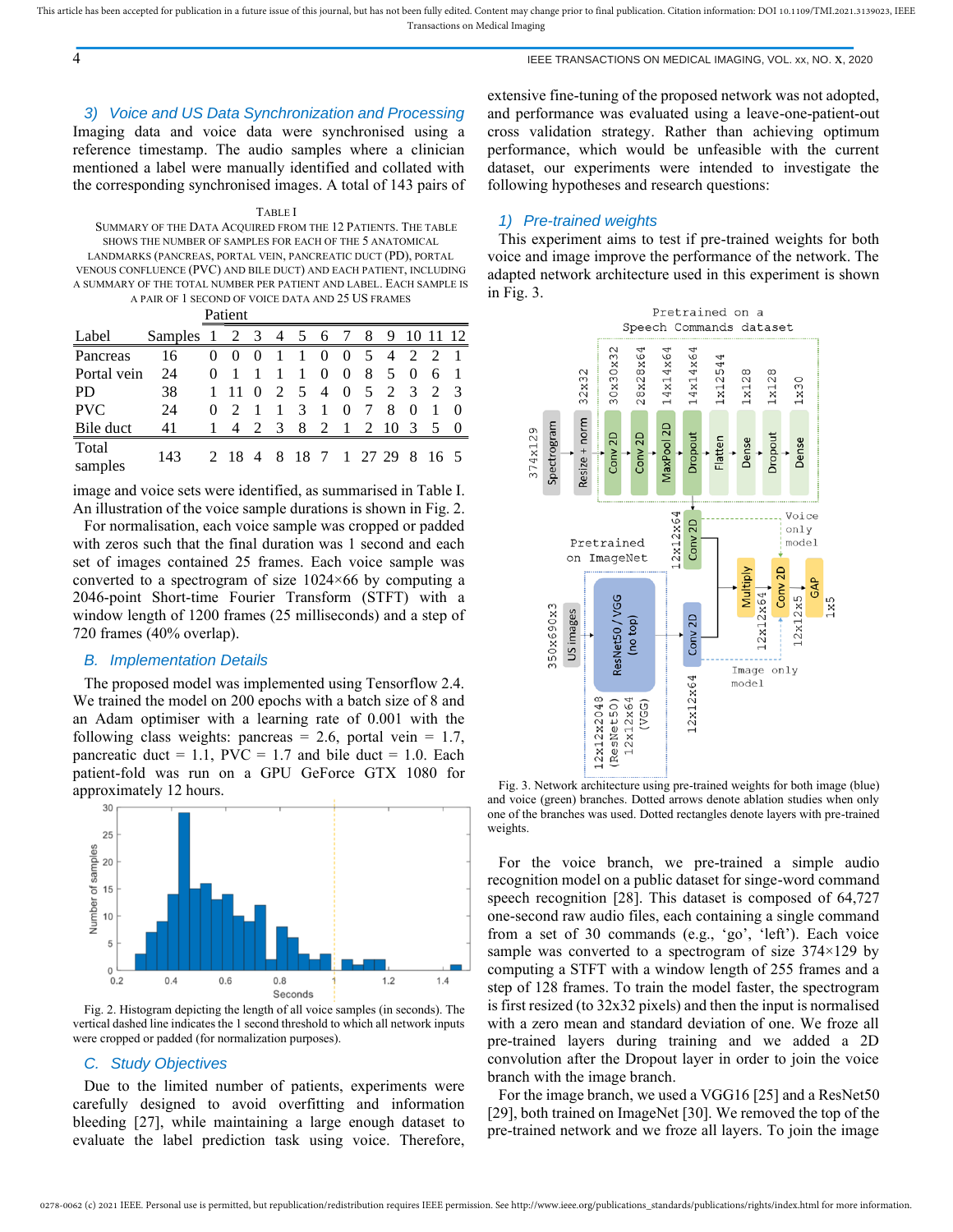## 5 IEEE TRANSACTIONS ON MEDICAL IMAGING, VOL. xx, NO. x, 2020

branch with the voice branch, we added a 2D convolutional network.

To join the two branches, we used the same join function as the proposed model and added a 2D convolutional layer and a GAP to enable the comparison with the proposed model. We trained these models (VGG16 and ResNet50) on 200 epochs with a batch size of 8 and an Adam optimiser with a learning rate of  $1e^{-5}$  and we used the same class weights and loss function.

## *2) Voice-only and Image-only Models*

In order to understand the contribution of each branch, a feature ablation study was designed to quantitatively evaluate the importance of the voice and image branches when used alone (i.e. the labelling performance with no image or voice input). This is a challenging task to perform with the imageonly branch and our dataset, because images could contain multiple landmarks, but are only assigned the single most relevant label, as the clinician can only mention one landmark at a time. Therefore, the performance of this branch alone was expected to be low. We tested this approach using both the proposed architecture and the architecture with pre-trained weights. For both approaches, we kept the architecture fixed by skipping the multiplication between the image and voice branches as represented in [Fig. 1](#page-1-0) an[d Fig. 3.](#page-3-2) [Table II](#page-4-0) shows the number of epochs and learning rate used for training the different models.

<span id="page-4-0"></span>

| <b>TABLE II</b>                                               |           |           |  |  |  |  |
|---------------------------------------------------------------|-----------|-----------|--|--|--|--|
| NUMBER OF EPOCHS AND LEARNING RATE (LR) IN THE ABLATION STUDY |           |           |  |  |  |  |
| Model                                                         | Epochs LR |           |  |  |  |  |
| Voice-only not pretrained                                     | 200       | $1e^{-6}$ |  |  |  |  |
| Voice-only with pretrained weights                            | 1000      | $1e^{-3}$ |  |  |  |  |
| Image-only not pretrained                                     | 80        | $1e^{-5}$ |  |  |  |  |
| Image-only with VGG16 with pret. weights                      | 200       | $1e^{-5}$ |  |  |  |  |
| Image only with ResNet50 with pret. weights                   | 200       | $1e^{-5}$ |  |  |  |  |

#### *3) Random Pairs of Image and Voice*

In this experiment, we investigated the effect of training the model using randomised matched pairs. In each epoch, we trained the model with a training set  $T = \{ (v_i, u_j, s_n) \}_{n=1}^N$  $\sum_{n=1}^{N}$  such that the class  $s_i = s_j = s_n$ , where  $v_i \in V$ ,  $u_j \in U$ ,  $s_n \in S$ .

N is the number of training samples. A total of  $3,631$  random pairs were available with our dataset.

#### *4) Reduced Image Input*

In order to assess the impact due to potentially smaller input image size, we evaluated the model using 3 US frames as input (equivalent to 3 channels, as it is a widely used configuration in most VGG and ResNet50 architectures), randomly selected at each epoch from the 25 frames available for each sample.

#### *D. Class Activation Maps*

We are also interested in the visual explanation and spatial localisation of important regions in the US images that were used to predict the class.

We used the Gradient-weighted Class Activation Mapping (Grad-CAM) to generate the class activation maps for each sample [31]. These maps provide an insight into the model interpretation by backpropagating the gradients from the last convolutional layer. In this work, we explore the importance of these techniques in clinical practice, using the proposed voice labelling models. In particular, we show that these model interpretations may be useful for safeguarding against potential misclassification *in vivo*, provide insight into regions that have been used for correct predictions, and suggest previously overlooked landmarks for guidance purposes. The latter two are valuable sources of information that can be incorporated into model training to combat practical limitations such as data availability. Perhaps more importantly, the class activation map analysis may also establish confidence that the proposed deep-learning models have learned relevant, applicationspecific features; as opposed to arbitrary, unstructured regions commonly associated with overfitting in models.

# IV. RESULTS AND DISCUSSION

The quantitative results obtained with the different models in terms of accuracy, precision, recall and F1-score are shown in [Table III.](#page-4-1) The best performance was obtained with the model trained on both image and voice without using pre-trained weights. Although the models with pre-trained weights performed better in the ablation studies in which only one branch was used, this was not the case when both branches were used. We attribute this to the fact that the spatiotemporal

<span id="page-4-1"></span>

| Model                                                  | Accuracy | Precision | Recall | F1-score |
|--------------------------------------------------------|----------|-----------|--------|----------|
| Proposed with image $+$ voice (no pretrained weights)  | 0.76     | 0.74      | 0.74   | 0.74     |
| Proposed with $VGG16 +$ pretrained weights             | 0.66     | 0.60      | 0.59   | 0.59     |
| Proposed with $ResNet50 + pretrained$ weights          | 0.59     | 0.54      | 0.54   | 0.54     |
| Image branch only (not pretrained)                     | 0.20     | 0.20      | 0.34   | 0.24     |
| Image branch only with $VGG16 + \text{pret}$ . weights | 0.28     | 0.24      | 0.24   | 0.23     |
| Image branch only with $ResNet50 + pret$ . weights     | 0.31     | 0.26      | 0.26   | 0.26     |
| Voice branch only (not pretrained)                     | 0.42     | 0.40      | 0.40   | 0.38     |
| Voice branch only pretrained                           | 0.66     | 0.68      | 0.65   | 0.65     |
| Proposed with random pairs                             | 0.70     | 0.67      | 0.67   | 0.67     |
| Proposed with reduced image input                      | 0.66     | 0.63      | 0.63   | 0.62     |

TABLE III QUANTITATIVE RESULTS FOR THE DIFFERENT MODELS TESTED IN TERMS OF ACCURACY, PRECISION, RECALL AND F1-SCORE.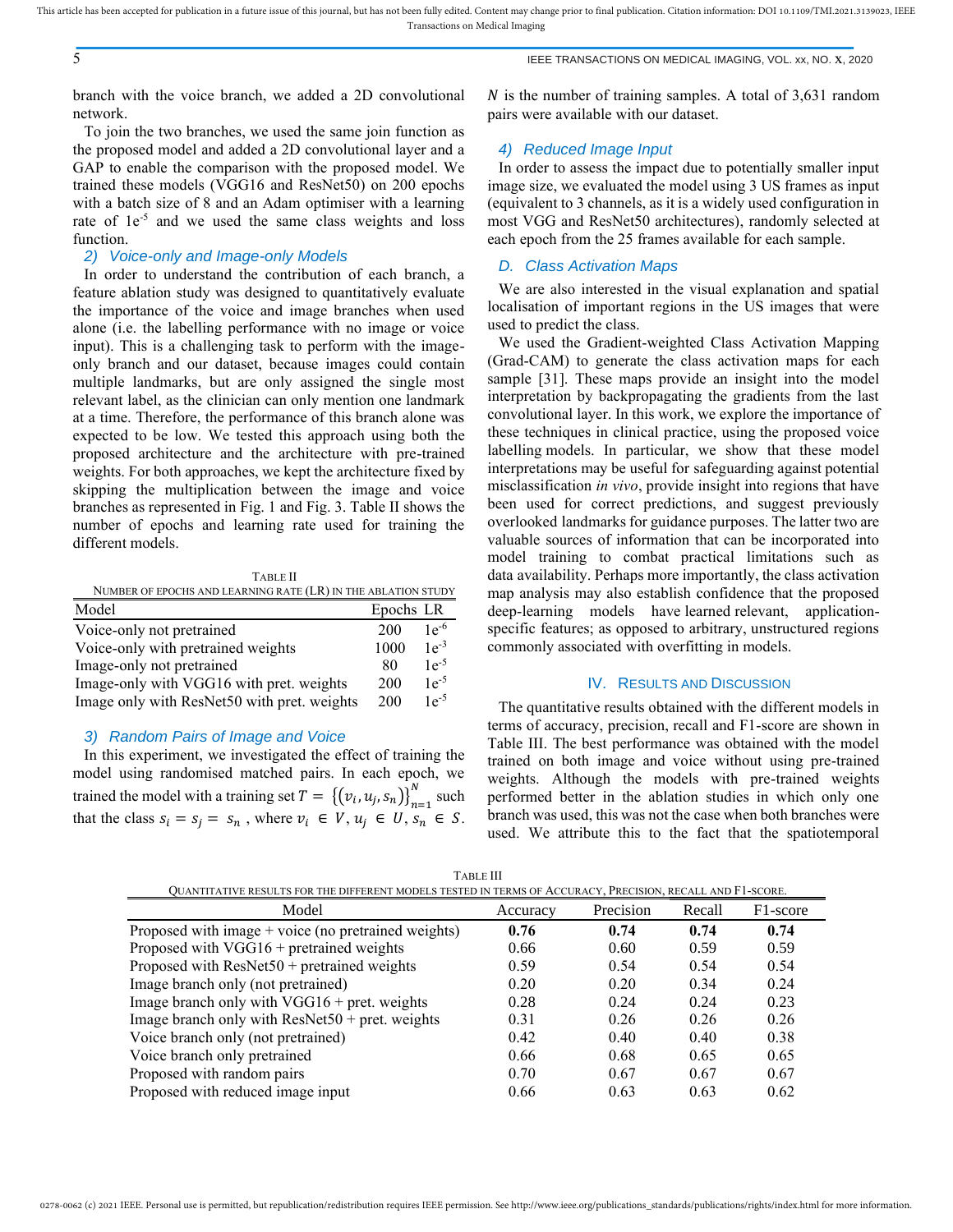## 6 IEEE TRANSACTIONS ON MEDICAL IMAGING, VOL. xx, NO. x, 2020

correlation between image and voice is lost when training both branches independently.

True label: PVC, predicted label: pancreas

anatomical landmarks and the size of the zero-padding applied. We grouped the voice sample lengths by anatomical landmark True label: PVC, predicted label: pancreas



<span id="page-5-0"></span>Fig. 4. Visual examples of cases of portal venous confluence (PVC) which have been wrongly classified as pancreas or pancreatic duct (PD), which are also visible on the images.

One of the challenges of our dataset is that several landmarks are situated near to each other and often appear simultaneously in the same image. The examining clinician may only mention one landmark of interest, or alternatively report multiple landmarks in succession while maintaining the same view. This was a common occurrence for pancreas, pancreatic duct and PVC images as shown in [Fig. 4.](#page-5-0) The pancreatic duct is located within the pancreatic parenchyma and will always appear in images where the pancreatic head, body or tail are also visible. The pancreatic head and common bile duct were also susceptible, because the pancreatic head, duct and the ampulla are all in close proximity. This is supported by the lower accuracy obtained with the image-only ablation study, where the image branch was considered independently (accuracy of 0.20 with no pre-trained weights and accuracy of 0.31 with ResNet50 and pre-trained weights), as most of the images contained multiple landmarks. Further investigation with an experienced clinician showed that some of the misclassified images were classified as one of the other landmarks seen in the image. For instance, in [Fig. 4](#page-5-0) we can see examples of images labelled as PVC but classified as pancreas or pancreatic duct, which are also visible on the images.

Considering a voice-only model, the accuracy was also lower (accuracy of 0.66 with pre-trained weights) compared to using both voice and image branches. The poor performance of this branch can be associated with the use of intraoperative voice recordings, as labels can be described differently due to the lack of a standard protocol when mentioning a label (e.g., pancreatic duct can be described as 'pancreatic duct' or 'PD'). This could be further explored by including a protocol when a label is mentioned in the clinical workflow, however, one of the aims of this research is to integrate the proposed method in a natural manner, which includes no alteration of the current workflow. We also investigated if there is a correlation between the

(5 groups) and performed a one way ANOVA statistical test. The test showed significant differences between the mean voice sample lengths of the 5 groups (p-value  $< 0.01$ ,  $\alpha = 0.05$ ). To further understand if the model used the zero-padding to make a prediction, we looked at the CAMs generated with the voiceonly model. A visual inspection of the CAMs overlaid with the spectrograms showed that the model focuses on areas of the spectrogram where there is strong signal (e.g., voice or background noise) and not on the areas with no signal (e.g., black regions due to zero-padding), indicating that the zeropadding was not used to make a prediction. The quantitative results obtained in the ablation study with the image-only and voice-only models confirm the importance of a multi-modal approach.

The bootstrapping analysis on the proposed model, showed an accuracy of 0.76 with a standard deviation of 0.04.

Results using random pairs of image and voice showed a slight decrease of all metrics (accuracy of 0.76 for paired image and voice and accuracy of 0.70 for random pairs of image and voice). This finding suggests that training the model with random pairs of image and voice may add data redundancy into the network.

To investigate the effect of the number of images as input, as a potential strategy to reduce the size of the inputs, we evaluated the model with 3 ultrasound images as input. Results show that a reduced number of images may adversely affect the accuracy (0.76 versus 0.66, for the proposed model, and the model with reduced input, respectively).

In [Fig. 5](#page-6-0) we show the confusion matrix obtained with the proposed model. We can observe that the PVC is the structure with a lower accuracy, as the model classified 17% of the images as pancreatic duct, and 12% of the images as bile duct (see [Fig. 4](#page-5-0) for visual examples).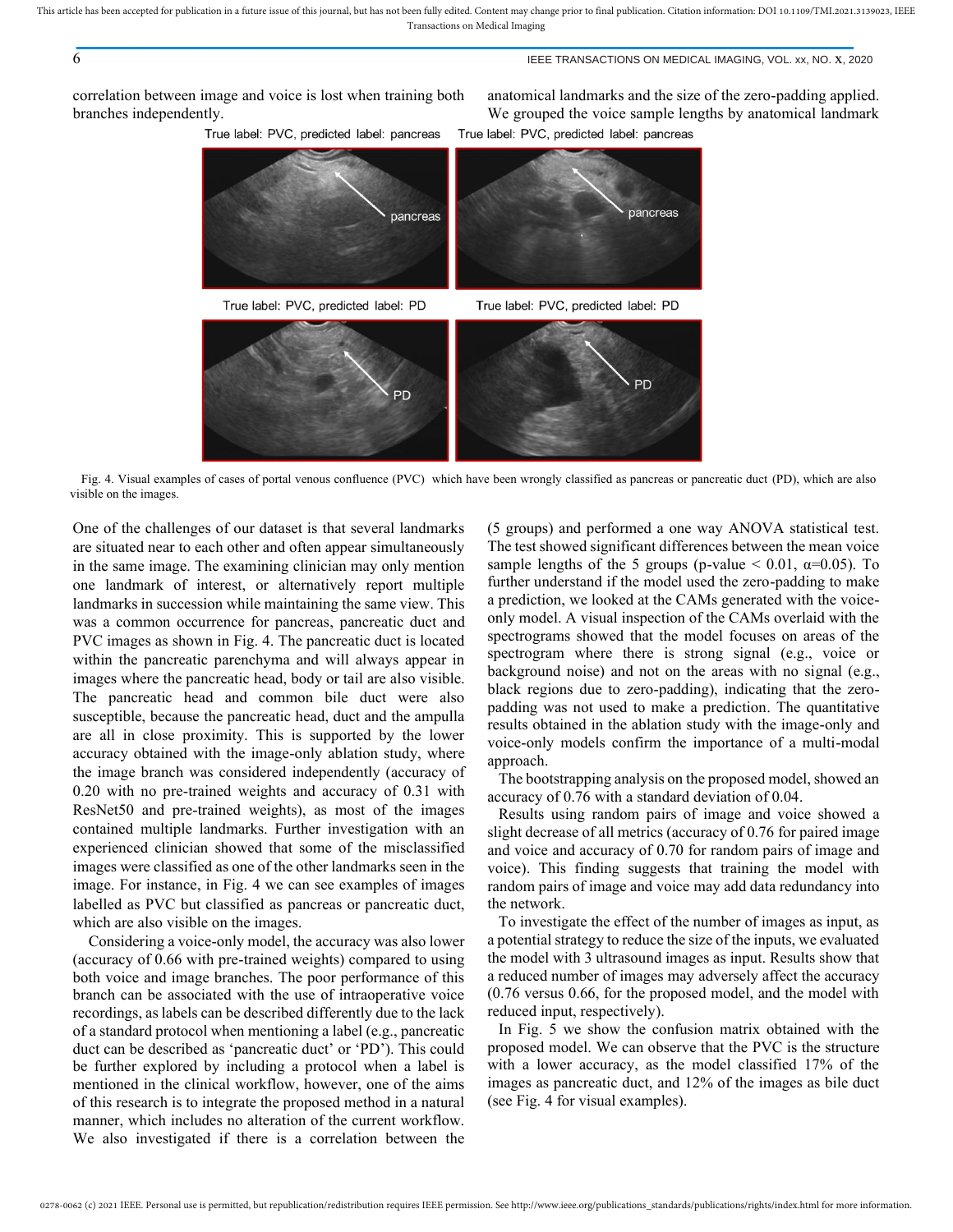THE TRANSACTIONS ON MEDICAL IMAGING, VOL. xx, NO. X, 2020



<span id="page-6-0"></span>Fig. 5. Confusion matrix obtained with the proposed method normalised by true label. The *x*-axis corresponds to the predicted labels and the *y*-axis to the ground truth label. Dark blue represents higher accuracy. The portal venous confluence is denoted as PVC.



True label: pancreas, predicted label: PVC

the small data set used in our study. We also generated class activation maps when the wrong pair of image label and voice label was given. We observed that in some cases, the model was able to focus on different regions of the image depending of the voice label that was given. As an example, [Fig. 7](#page-7-0) (top) shows the map of an image that corresponds to the PVC when is paired with a voice label of bile duct (left) or portal vein (right). We can observe that the map focuses on similar regions but for bile duct is more intense that for portal vein. [Fig. 7](#page-7-0) (bottom) shows an example of an image corresponding to the pancreatic duct paired with voice labels of PVC and bile duct. While the voice label of PVC does not seem to use any region of the image to make the prediction, when the bile duct voice label is given, it uses the area of the pancreatic duct to make the prediction of bile duct. The two anatomical landmarks may look similar on the US images as both are ducts.

The main limitation of this study was the small amount of labelled time-series data available, which is often a problem in ultrasound-based applications. Noisy predictions are an

True label: PV, predicted label: PV



True label: pancreas, predicted label: PD



Fig. 6. Visual examples of class activation maps. The top row shows the map of correctly classified cases of portal venous confluence (PVC) and portal vein (PV). The bottom row shows the map of incorrectly classified pancreas as PVC on the left, an pancreatic duct (PD) on the right.

<span id="page-6-1"></span>Further qualitative analysis on the class activation maps showed that the model is capable of learning features from the US images focusing on anatomical structures. For instance, in [Fig. 6](#page-6-1) (top left) we can observe that the strongest signal is at the upper middle of the image, close to the ultrasound probe. However, despite the network focusing on the top of the image, the model was able to make the correct prediction using image information representing the PVC. In [Fig. 6](#page-6-1) (top right) the region defining the edge of portal vein activated a positive prediction of portal vein. These qualitative observations demonstrate anatomically meaningful feature representations learned by the networks as regions of interest directly relevant to the classification were extracted. This feature relevance is evidence that overfitting did not occur during training, despite

indication that the addition of data may further improve our results. Therefore, future work will focus on data acquisition to improve the performance of the model and novel methodology to identify and reduce the adverse impact of noisy labels generated for downstream tasks. With the current dataset, a division of the patient cases into a training, validation and testing sets is challenging, as the distribution of the labels among the patients is varied (i.e., not all patients have all the labels and the number of labels is different for each set) as shown in [Table I.](#page-3-0) Therefore, we decided against using a holdout dataset for validation. In future studies, we will also consider acquiring data from different environments to further investigate the effect of different parameters such as the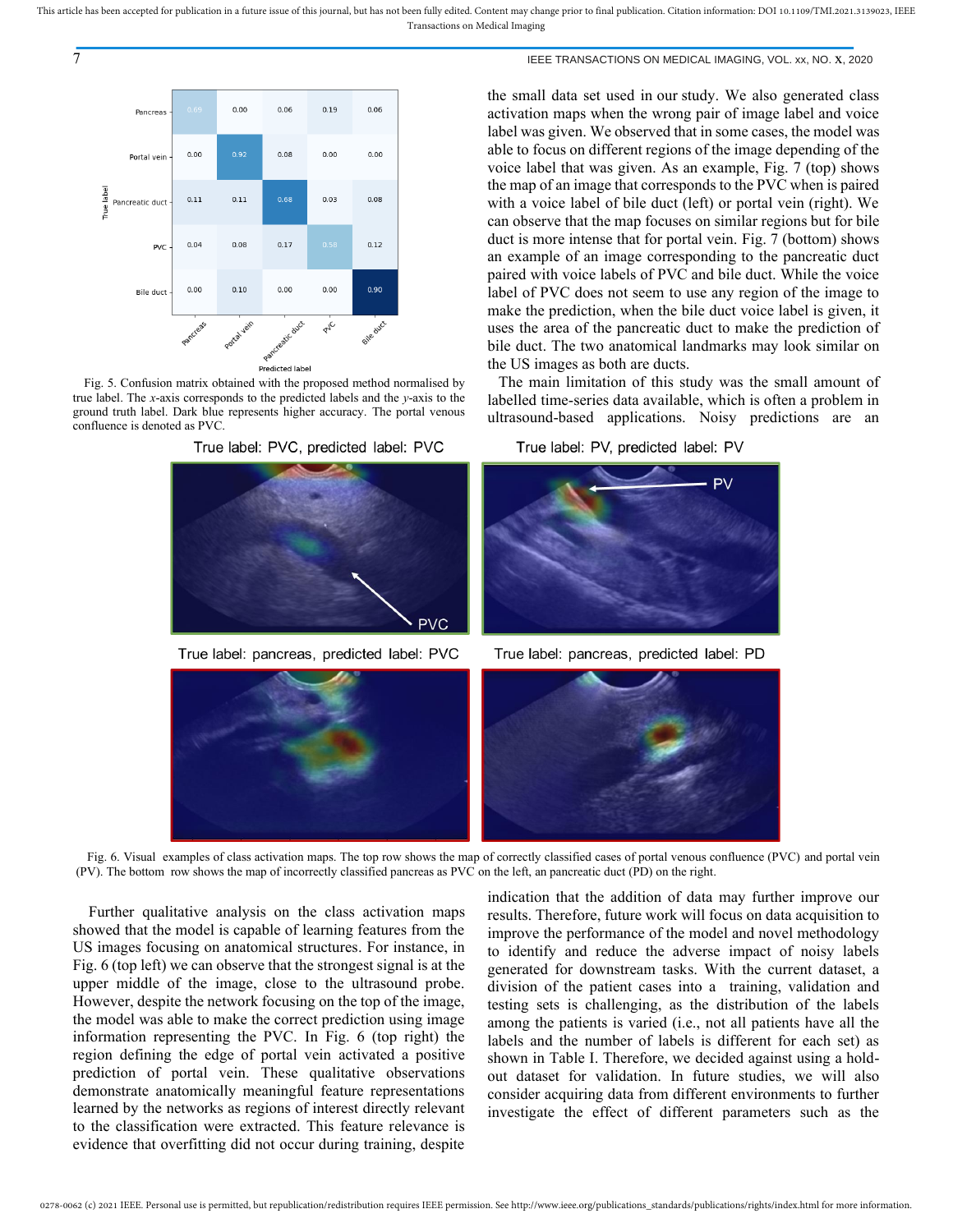## 8 IEEE TRANSACTIONS ON MEDICAL IMAGING, VOL. xx, NO. x, 2020

window lengths and the use of Mel-Frequency Cepstral Coefficients (MFCCs) in the generation of the spectrograms.



<span id="page-7-0"></span>Fig. 7. Visual examples of class activation maps when the wrong pair of image label and voice label is given. The portal venous confluence is denoted as PVC, portal vein as PV and pancreatic duct as PD.

Deep learning-based methods have been used previously to classify US images. For instance, Cheng et al. [5], used transfer learning to classify abdominal US images into 11 categories with high accuracy (77.9%) using a VGGNet approach. In this study, the ground truth classification was obtained from text annotations and reviewed by an experienced radiologist. Results were compared to a human classifier, in which a different radiologist spent approximately 12 hours retrospectively labelling a test set with 1,423 images using a custom graphical user interface. The accuracy obtained by the human classifier was 71.7%. In our study, we label 3,575 images (143 sets of 25 frames each) with an accuracy of 76%. A direct comparison of the results is not possible, as we studied a different dataset and a different application. Even so, our results demonstrate the principle of using real-time voice commentary during image acquisition as an addition to the images themselves for EUS classification to substantially reduce labelling time and increase the accuracy and speed of structure by all levels of endosonographer. Using our approach, key images containing anatomical structures which are of interest to the clinician can be efficiently labelled (at the image level) and used to train classification models. Such a model would enhance classification of key structures so that pathological tissues can be detected rapidly and biopsied if necessary. If biopsy results were unexpected, labelled nonpathological structures could be efficiently located and reviewed in subsequent EUS scans. A clinical study to evaluate our approach is proposed for future work.

# V. CONCLUSION

This study proposes a multi-modal learning method to automatically label EUS images during procedures in which manual labelling is considered a difficult task. Voice comments are given in real-time by a clinician during EUS procedures. Results show an improved efficiency when using voice over the use of images only. The impact of this work is expected to be considerable in both clinical and research environments in the

long term, especially given difficulties in obtaining labelled US data for deep learning methods, currently considered a major bottleneck. Future work will focus on data gathering and in the next steps to fully automate the method proposed, for example, by using a speech recognition system to filter the labels of interest.

Code will be available at: https://ebonmati.github.io/.

#### **REFERENCES**

- [1] T. Blum, A. Rieger, N. Navab, H. Friess, and M. Martignoni, "A Review of Computer-Based Simulators for Ultrasound Training," *Simul. Healthc. J. Soc. Simul. Healthc.*, vol. 8, no. 2, pp. 98–108, Apr. 2013.
- [2] N. Celebi, J. Griewatz, N. P. Malek, T. Hoffmann, C. Walter, R. Muller, R. Riessen, J. Pauluschke-Fröhlich, I. Debove, S. Zipfel, and E. Fröhlich, "Outcomes of three different ways to train medical students as ultrasound tutors," *BMC Med. Educ.*, vol. 19, no. 1, May 2019.
- [3] S. Azizi, F. Imani, S. Ghavidel, A. Tahmasebi, J. T. Kwak, S. Xu, B. Turkbey, P. Choyke, P. Pinto, B. Wood, P. Mousavi, and P. Abolmaesumi, "Detection of prostate cancer using temporal sequences of ultrasound data: a large clinical feasibility study," *Int. J. Comput. Assist. Radiol. Surg.*, vol. 11, no. 6, pp. 947–956, Jun. 2016.
- [4] J. Chi, E. Walia, P. Babyn, J. Wang, G. Groot, and M. Eramian, "Thyroid Nodule Classification in Ultrasound Images by Fine-Tuning Deep Convolutional Neural Network," *J. Digit. Imaging*, vol. 30, no. 4, pp. 477–486, Aug. 2017.
- [5] P. M. Cheng and H. S. Malhi, "Transfer Learning with Convolutional Neural Networks for Classification of Abdominal Ultrasound Images," *J. Digit. Imaging*, vol. 30, no. 2, pp. 234–243, Apr. 2017.
- [6] G. Carneiro, J. C. Nascimento, and A. Freitas, "The segmentation of the left ventricle of the heart from ultrasound data using deep learning architectures and derivative-based search methods," *IEEE Trans. Image Process.*, vol. 21, no. 3, pp. 968–982, Mar. 2012.
- [7] E. Bonmati, Y. Hu, N. Sindhwani, H. P. Dietz, J. D'hooge, D. Barratt, J. Deprest, and T. Vercauteren, "Automatic segmentation method of pelvic floor levator hiatus in ultrasound using a self-normalizing neural network," *J. Med. Imaging*, vol. 5, no. 02, p. 1, Jan. 2018.
- [8] Y. Li, R. Xu, J. Ohya, and H. Iwata, "Automatic fetal body and amniotic fluid segmentation from fetal ultrasound images by encoderdecoder network with inner layers," in *Proceedings of the Annual International Conference of the IEEE Engineering in Medicine and Biology Society, EMBS*, 2017, pp. 1485–1488.
- [9] A. Hafiane, P. Vieyres, and A. Delbos, "Deep learning with spatiotemporal consistency for nerve segmentation in ultrasound images," *ArXiv*, vol. abs/1706.0, 2017.
- [10] J. Ma, F. Wu, T. Jiang, J. Zhu, and D. Kong, "Cascade convolutional neural networks for automatic detection of thyroid nodules in ultrasound images," *Med. Phys.*, vol. 44, no. 5, pp. 1678–1691, May 2017.
- [11] E. Smistad and L. Løvstakken, "Vessel detection in ultrasound images using deep convolutional neural networks," in *Lecture Notes in Computer Science*, 2016, vol. 10008.
- [12] H. Chen, D. Ni, J. Qin, S. Li, X. Yang, T. Wang, and P. A. Heng, "Standard Plane Localization in Fetal Ultrasound via Domain Transferred Deep Neural Networks," *IEEE J. Biomed. Heal. Informatics*, vol. 19, no. 5, pp. 1627–1636, Sep. 2015.
- [13] N. Tajbakhsh, L. Jeyaseelan, Q. Li, J. N. Chiang, Z. Wu, and X. Ding, "Embracing imperfect datasets: A review of deep learning solutions for medical image segmentation," *Med. Image Anal.*, vol. 63, p. 101693, Jul. 2020.
- [14] O. Abdel-Hamid, A. R. Mohamed, H. Jiang, L. Deng, G. Penn, and D. Yu, "Convolutional neural networks for speech recognition," *IEEE Trans. Audio, Speech Lang. Process.*, vol. 22, no. 10, pp. 1533– 1545, Oct. 2014.
- [15] J. Martens and I. Sutskever, "Training Deep and Recurrent Networks with Hessian-Free Optimization," *Lect. notes Comput. Sci.*, vol. 7700, pp. 479–535, 2012.
- [16] X. H. Zeng, B. G. Liu, and M. Zhou, "Understanding and Generating Ultrasound Image Description," *J. Comput. Sci. Technol.*, vol. 33, no.